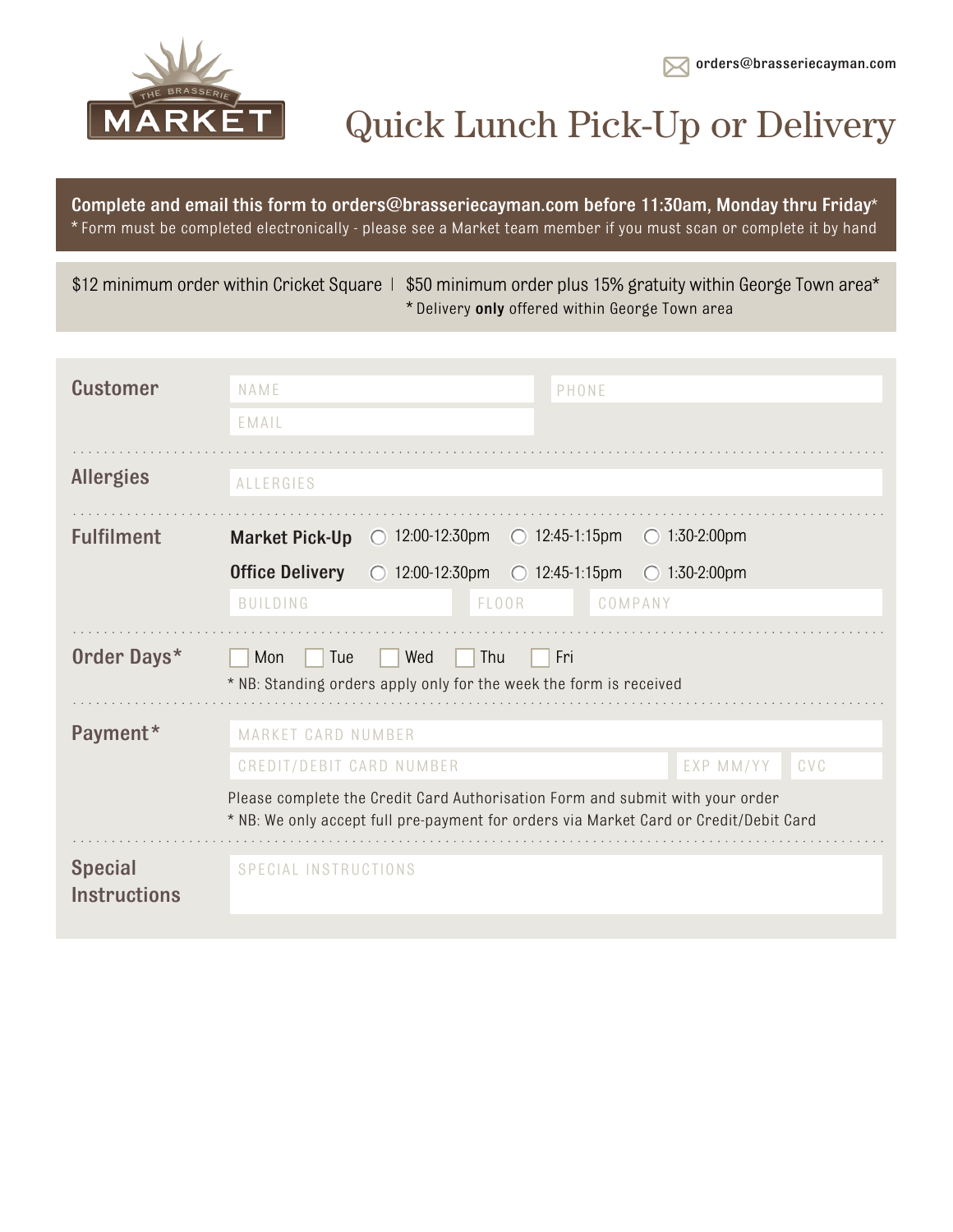Rock Salt

Salt & Pepper on the Side



Quick Lunch Pick-Up or Delivery | 2

#### Build Your Own Salad 9.99 per pound

| Greens                            | <b>Toppings</b>        | <b>Cheeses</b>              |
|-----------------------------------|------------------------|-----------------------------|
| Mixed Greens                      | Bacon                  | <b>Crumbled Blue Cheese</b> |
| Spinach                           | Banana Peppers         | Feta                        |
| Romaine                           | Bean Salad             | Goat's Cheese               |
| 1/2 Portion of any of above       | <b>Black Olives</b>    | Parmesan                    |
|                                   | Carrots                | Shredded Cheddar            |
| Add On                            | Celery                 | Shredded Mozzarella         |
| Roasted Chicken (40z) 4.99        | <b>Cherry Tomatoes</b> |                             |
| Dark Meat                         | Chickpeas              | <b>Dressings</b>            |
| White Meat                        | 'Coco Bluff' Coconut   | Apple Cider Vinegar         |
| Mix Dark/White Meat               | Cucumbers              | Balsamic                    |
| Brasserie Daily Catch 14.99       | Garlic Croutons        | Balsamic Vinegar            |
| Avocado 1.00                      | Grapes                 | Caesar                      |
| de la caractería de la caractería | Green Apple            | Coco - Lime                 |
| <b>Dried Fruit &amp; Nuts</b>     | Green Beans            | Honey Dijon                 |
| Almonds                           | Green Peppers          | Italian                     |
| <b>Black Raisins</b>              | Hard-boiled Egg        | Olive Oil                   |
| Cranberries                       | Marinated Tofu         | Ranch                       |
| Chia Seeds                        | Radishes               | Red Wine - Shallot          |
| <b>Flax Seeds</b>                 | <b>Red Beets</b>       | Sweet & Sour                |
| Pumpkin Seeds                     | Red Onions             | <b>Dressing Quantity</b>    |
| <b>Sunflower Seeds</b>            | <b>Red Peppers</b>     | Light on the Dressing       |
| Walnuts                           | Roasted Broccoli       | Regular                     |
|                                   | Roasted Corn           | Extra Dressing              |
|                                   | Roasted Sweet Potato   | Dressing on the Side        |
|                                   | Shredded Cabbage       |                             |
|                                   | Sun-dried Tomatoes     | Salt & Pepper               |
|                                   |                        | Ground Black Pepper         |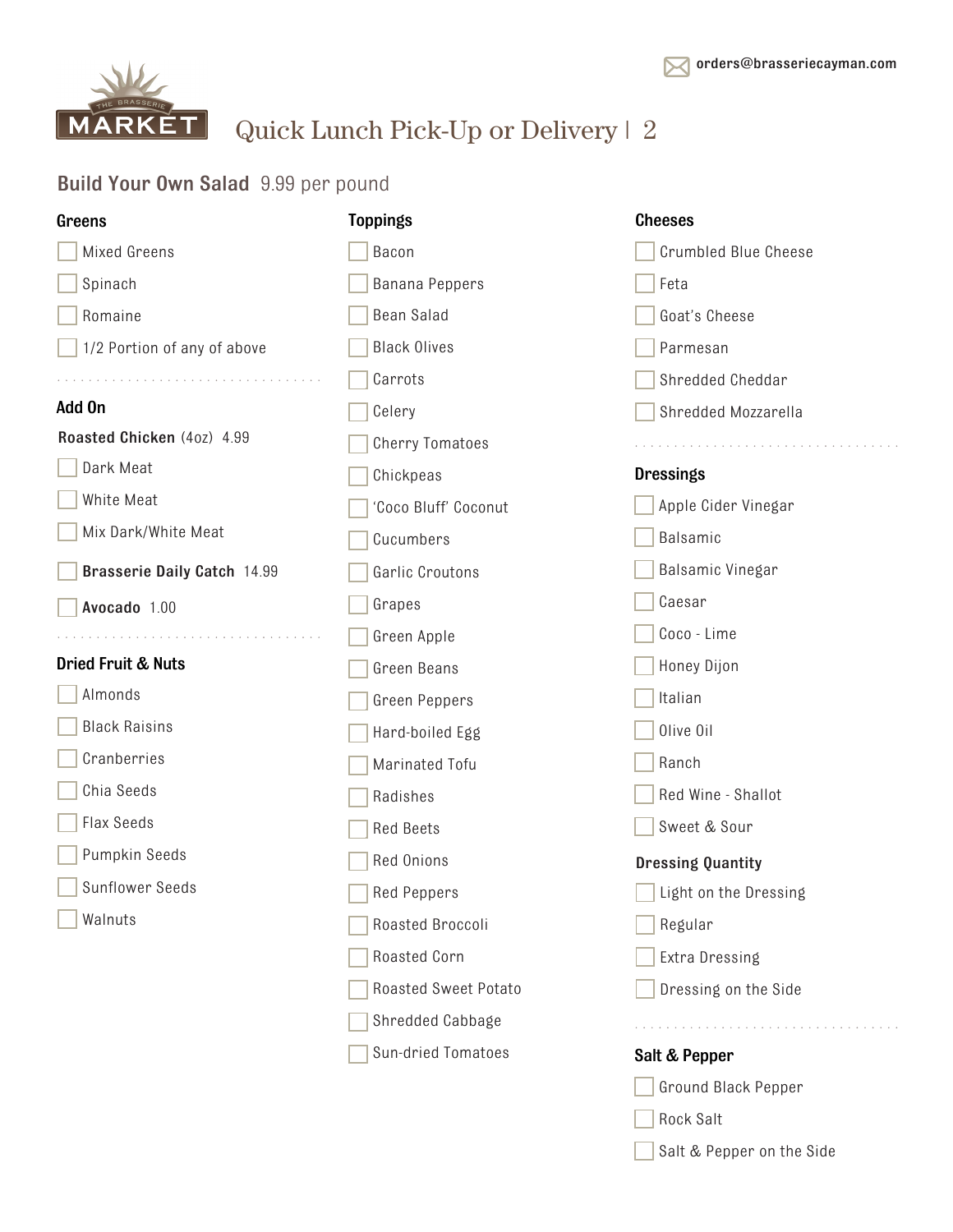

### Quick Lunch Pick-Up or Delivery | 3

| <b>Build Your Own Sandwiches &amp; Wraps</b> |                                                                                         |                                                                      |  |
|----------------------------------------------|-----------------------------------------------------------------------------------------|----------------------------------------------------------------------|--|
| $\bigcirc$ Veggie 8.99                       | Roast Chicken 10.49                                                                     | Genoa Salami 10.99                                                   |  |
| ◯ BLT 9.49                                   | White Meat<br>Dark Meat                                                                 | Roast Beef 11.99                                                     |  |
| C Tuna Salad 9.49                            | Roast Turkey Breast 10.49                                                               | Prosciutto 11.99                                                     |  |
| Chicken Salad 9.49                           | <b>Black Forest Ham 10.49</b>                                                           | Brasserie Daily Catch 18.99<br>- Daily Special                       |  |
| Re-Set Your Choice!                          |                                                                                         |                                                                      |  |
| <b>Added Extra</b>                           |                                                                                         |                                                                      |  |
| Meat 3.50                                    | Cheese 2.00                                                                             | Bacon 2.50                                                           |  |
|                                              | Now choose: A freshly-baked Bread/Wrap + One Cheese + Four Toppings + Choice of Spreads |                                                                      |  |
| <b>Breads &amp; Wraps</b>                    | <b>Cheeses</b>                                                                          | <b>Toppings</b>                                                      |  |
| ◯ Brioche Bun                                | $\bigcirc$ Cheddar                                                                      | Arugula                                                              |  |
| $\bigcirc$ Ciabatta                          | ◯ Fresh Mozzarella                                                                      | Avocado 0.75                                                         |  |
| $\bigcirc$ White Baguette                    | $\bigcirc$ Pepper Jack                                                                  | <b>Banana Peppers</b>                                                |  |
| ◯ Plain Wrap                                 | $\bigcirc$ Provolone                                                                    | <b>Boston Lettuce</b>                                                |  |
| ◯ Spinach Wrap                               | $\bigcirc$ Swiss                                                                        | <b>House Made Pickles</b>                                            |  |
| ◯ Tomato Wrap                                |                                                                                         | Jalapenos                                                            |  |
| ◯ Whole Wheat Wrap                           | <b>Spreads</b>                                                                          | Red Onion                                                            |  |
|                                              | <b>Brasserie Hot Sauce</b>                                                              | <b>Roasted Red Peppers</b>                                           |  |
| Salt & Pepper                                | Dijon Mustard                                                                           | Smoked Onions                                                        |  |
| Ground Black Pepper                          | Garden Basil Pesto                                                                      | Spinach                                                              |  |
| <b>Rock Salt</b>                             | Hummus                                                                                  | Tomatoes                                                             |  |
| Salt & Pepper On The Side                    | Lemon Aioli                                                                             |                                                                      |  |
|                                              | Seasoning Pepper Aioli                                                                  | <b>Please Note:</b>                                                  |  |
| <b>Style</b>                                 | Spicy Aioli                                                                             | <b>Additional toppings beyond the</b><br>included four toppings cost |  |
| Toasted                                      | <b>Dressing Quantity</b>                                                                | $1.00$ each                                                          |  |
| Not Toasted                                  | ◯ Light on the Spread                                                                   |                                                                      |  |

Do NOT Cut in Two

 $\bigcirc$  Regular

Extra Spread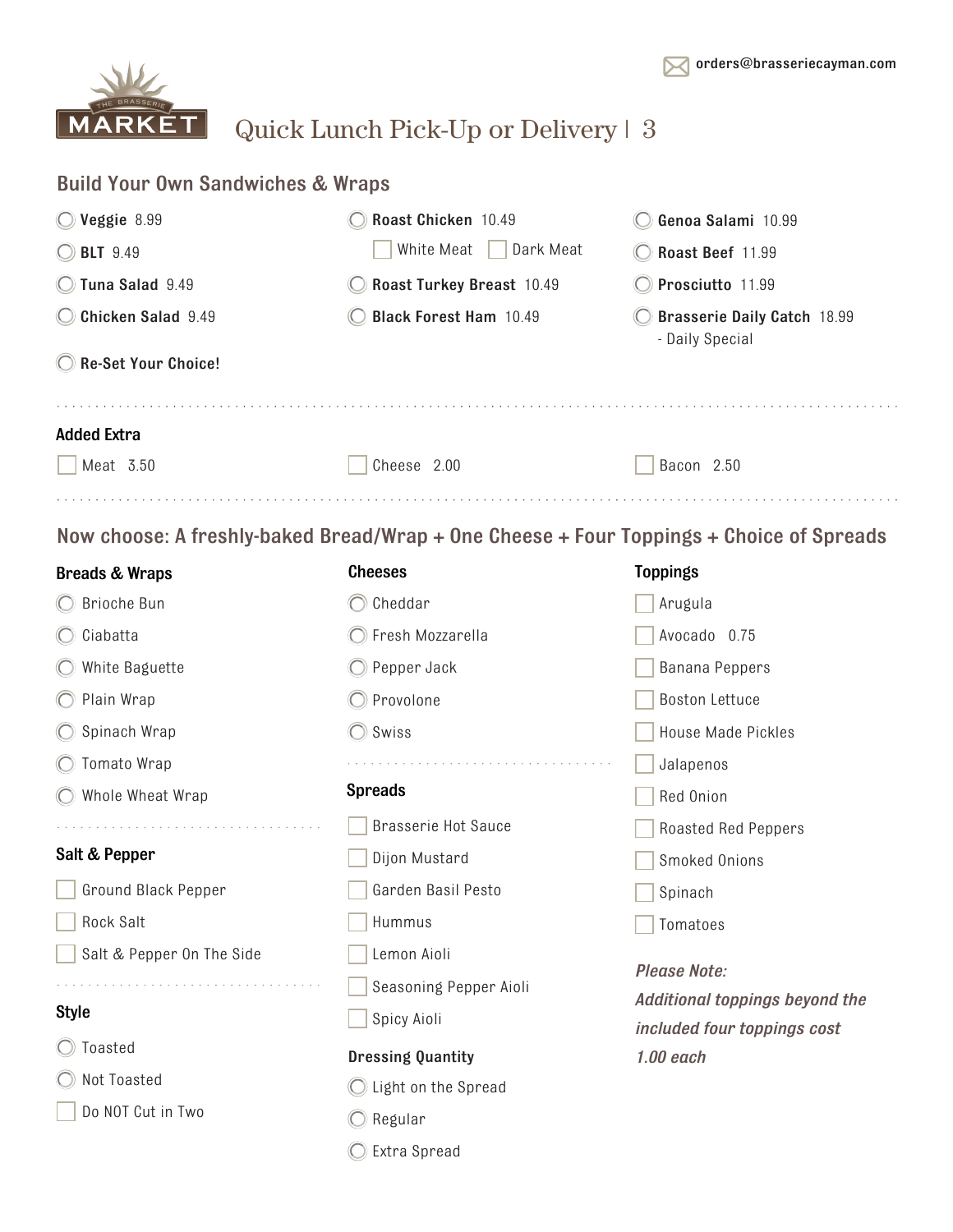

## Quick Lunch Pick-Up or Delivery | 4

### Market Drinks

| <b>Sparkling Water 2.50</b>                                                                                                                                                                                                                | Vitamin Water (bottle) 3.00                                                                                                                                                                                                    | <b>Sunkist Soda (can) 2.00</b>                                                                                                                                                                                                                            |
|--------------------------------------------------------------------------------------------------------------------------------------------------------------------------------------------------------------------------------------------|--------------------------------------------------------------------------------------------------------------------------------------------------------------------------------------------------------------------------------|-----------------------------------------------------------------------------------------------------------------------------------------------------------------------------------------------------------------------------------------------------------|
| Just Water 2.75<br>QTY Regular<br>QTY Mint<br>QTY Cherry<br>QTY Blackberry<br>La Croix Sparkling Water 2.00<br>Berry<br>Passionfruit<br>QTY<br>QTY Lime<br>Hibiscus<br>QTY<br>Pear                                                         | Revive<br>Dragonfruit<br>QTY<br>0TY<br>QTY XXX<br>Energy<br>0TY<br>Orange<br>0TY<br><b>Fresh Drinks</b><br>Coconut Water 4.50<br>QTY<br>Orange Juice 6.50<br>QTY                                                               | Sugar Free<br>Regular<br>0TY<br>QTY<br>Berry<br>QTY  <br><b>Other Sodas (can) 2.00</b><br>Coca Cola<br>Diet Coca Cola<br> QTY <br>QTY<br>Sprite<br>Coke Zero<br>QTY<br>QTY<br>QTY Pepsi<br>Red Bull (can) 4.00<br>QTY Regular<br>Sugar Free<br><b>QTY</b> |
| <b>Market Coffee</b>                                                                                                                                                                                                                       | <b>Iced Coffee</b>                                                                                                                                                                                                             | <b>Coffee Milk Choice</b>                                                                                                                                                                                                                                 |
| Espresso 2oz 3.50<br><b>QTY</b><br>Macchiato 4oz 3.75<br>QTY<br>Cortado 8oz 4.25<br>QTY<br>Americano 12oz 3.50<br>QTY<br>Cappuccino<br>8oz 4.25<br>12oz 4.75<br>QTY<br>QTY  <br>QTY 160Z 6.50<br>Latte<br>QTY 80Z 4.25<br>12oz 4.75<br>QTY | Iced Latte 16oz 4.75<br>Iced Americano 16oz 4.00<br>0TY<br>Iced Mocha 16oz 4.75<br>QTY<br>Cold Brew 16oz 4.00<br>0TY<br><b>Milo Mocha</b><br>8oz 4.50<br>12oz 5.00<br>0TY<br><b>QTY</b><br>16oz 5.50<br>0TY<br>Syrup Shot 0.75 | 2%<br>Whole<br>Half & Half Cream<br>Milk Extras 0.75<br>Soy<br>Almond<br>0at<br>Coconut<br><b>Sugar Choice</b><br>Regular<br>Brown<br>Equal<br>Splenda                                                                                                    |
| 16oz 6.50<br>Drip Coffee<br>12oz 2.50<br>16oz 3.00<br>QTY                                                                                                                                                                                  | Caramel<br>Hazelnut<br>QTY<br>0TY<br>Vanilla<br>0TY<br>Espresso Extra Shot 1.75<br>QTY                                                                                                                                         | Stevia<br><b>Hot Chocolate</b><br>QTY 160Z 4.00<br>QTY 120Z 3.50                                                                                                                                                                                          |
| Tea 120z 3.00<br>Earl Grey<br>Moroccan Mint<br>Q T Y<br>QI)<br>Chamomile<br>English Breakfast<br>QTY<br>QTY                                                                                                                                | Sencha<br><b>UTY</b><br><b>Tropical Green</b><br><b>QTY</b>                                                                                                                                                                    | <b>Iced Tea</b><br>Tropical Green 16oz 3.00<br>QTY.<br>QTY Hibiscus Lime 16oz 3.00                                                                                                                                                                        |